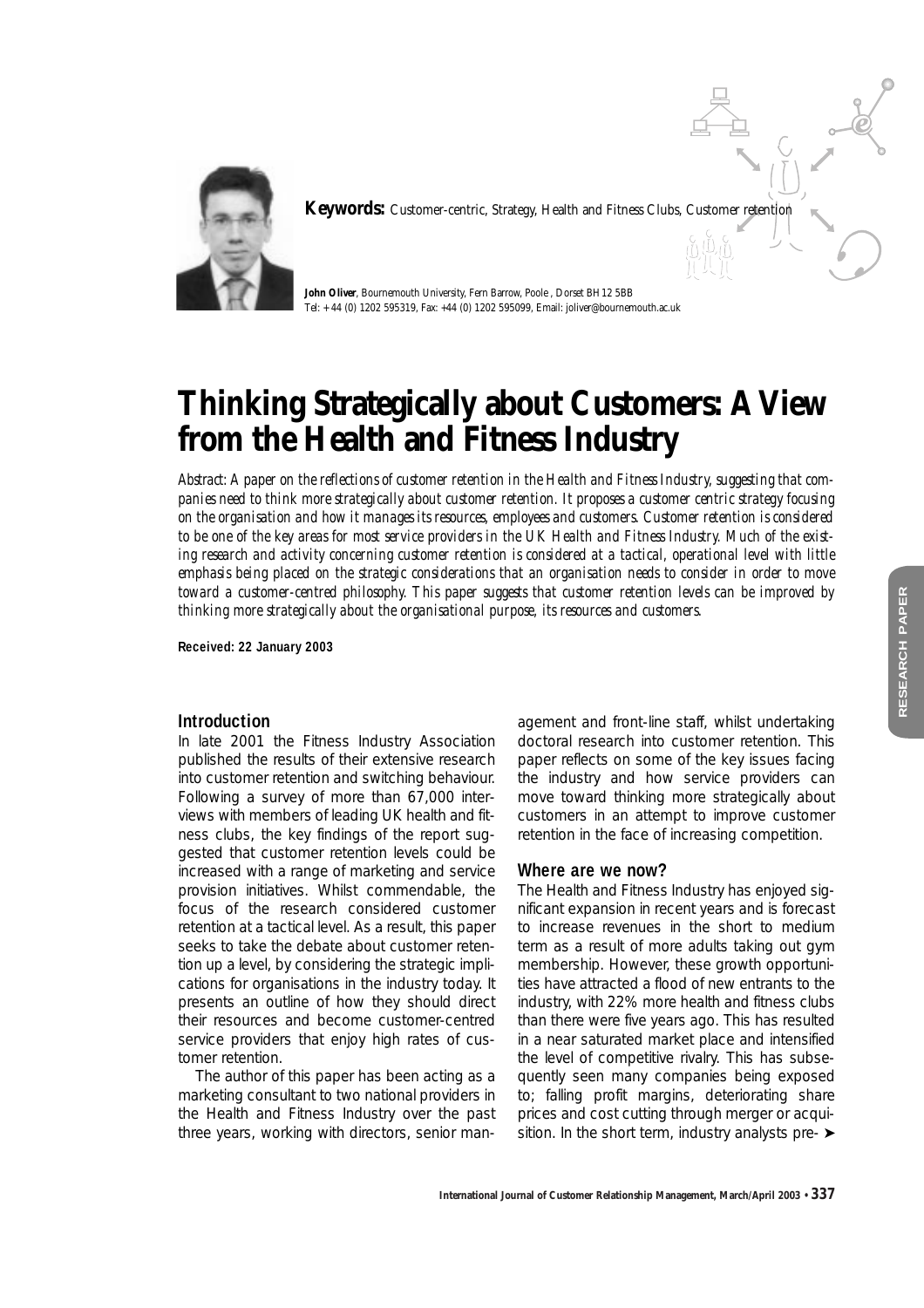

dict three key drivers influencing the market place;

- growth through merger or acquisition
- critical mass through a drive for new members
- customer retention as a means of achieving long-term profitability

# **Thinking strategically about customer retention**

Whilst growth in the industry remains potentially attractive, there are currently a range of uncertainties in the UK economy and international arena that could potentially affect the outlook for the future. The current drivers in the industry essentially converge on the need to increase market share through new business and holding on to existing business. As a result, service providers now need to focus more of their efforts on the

planning, resourcing and implementation of a customer retention strategy. This strategy, however, should attempt to introduce a long-term business philosophy that places the customer at the heart of the health and fitness club processes, activities and culture. This strategy should not be regarded as a quick fix in the face of hardening competitive conditions, but become a permanent item on the agenda at monthly Board of Director meetings.

The fundamental elements of the strategic blueprint proposed in this paper are represented in Figure 1. In essence, this strategy has three fundamental building blocks and will be considered under the terms; Organisational Customer Focus, Customer Management Focus and Customer Knowledge Focus. Successfully integrating and managing these three areas on a day to day basis will aid in the retention of health club members.

**Figure 1:** Effective Customer Retention blueprint



**338 • International Journal of Customer Relationship Management, March/April 2003**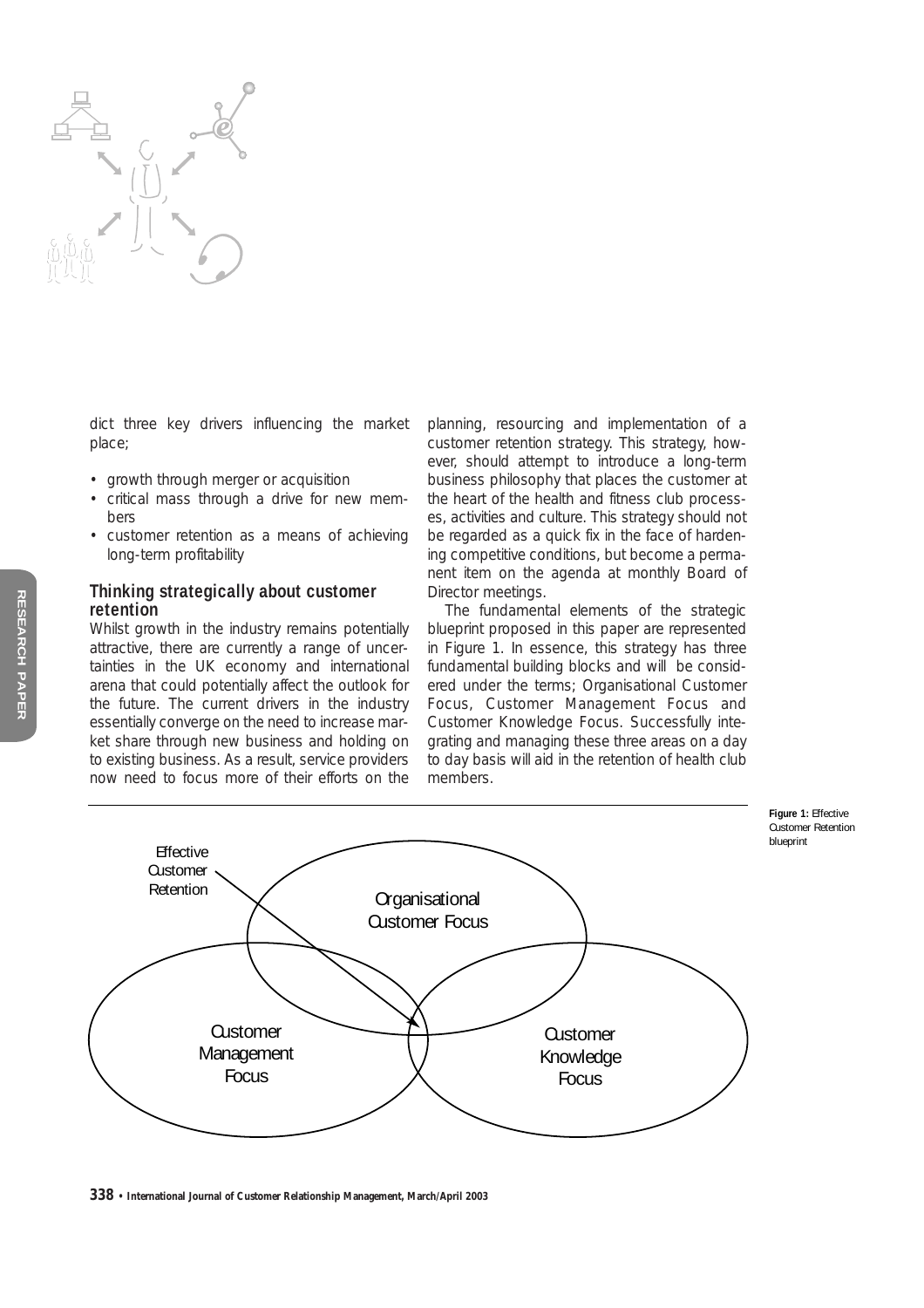

# **Organisational customer focus**

At an organisational level, the importance of customer retention and its significance to corporate profitability suggests that there is a high correlation between customer retention and company profitability. This profitability is derived from the cost savings of not having to continually recruit new members and the increasing revenues generated from existing customers over time.

Creating an organisation that is member focused will require leadership, resources and potentially a change in culture. This process is likely to be a slow and continual process of change that should aim to re-align the health and fitness club around the customer and not the service provision. This could be achieved by the recruitment of staff to fit the new way of doing things, gaining employee commitment through internal communication, staff training and reward systems. Indeed, a climate that reflects an enthusiastic service orientation will act as a means to delivering higher levels of customer satisfaction and ultimately customer loyalty.

Fundamentally, the Organisational Customer Focus should attempt three things;

- produce an organisation whose mission, management and staff structure are coordinated and controlled in a manner that fosters their commitment to deliver high standards of service quality, in a customer centric environment
- to integrate the flow of work around companywide processes that ultimately link with customer needs
- generate member retention levels that are significantly higher than those of their competitors.

# **Customer management focus**

The emphasis of this part of the blueprint focuses on the implementation of the strategy at an operational level, in order to build and maintain customer relationships to ensure long-term customer satisfaction and retention.

The Customer Management Focus needs to:

- guarantee that the customer is placed at the centre of health and fitness club activities
- ensure that critical service incidents are managed and resolved to mutual satisfaction
- maintain the closest contact between the health and fitness club and their customers through personal interaction and marketing communications in order to build the relationship
- consider that the longevity of the relationship must also be evaluated in terms of the profitability of the customer. It should, therefore, be concerned not only with enhancing and maintaining, but when necessary, terminating unprofitable customer relationships.

## **Customer knowledge focus**

There is a developing view, that effectively implementing a knowledge management strategy and becoming a knowledge-based company, is a mandatory condition for success as organisations enter the era of the knowledge economy.

The term Customer Knowledge Focus proposes that knowledge of your customer is a prerequisite for successful customer retention. Whilst the recent move to integrate management information across fragmented computer systems has focused on the introduction of CRM technologies, softer systems for data collection also need to be considered. Knowledge management should be considered in the context of how ▶